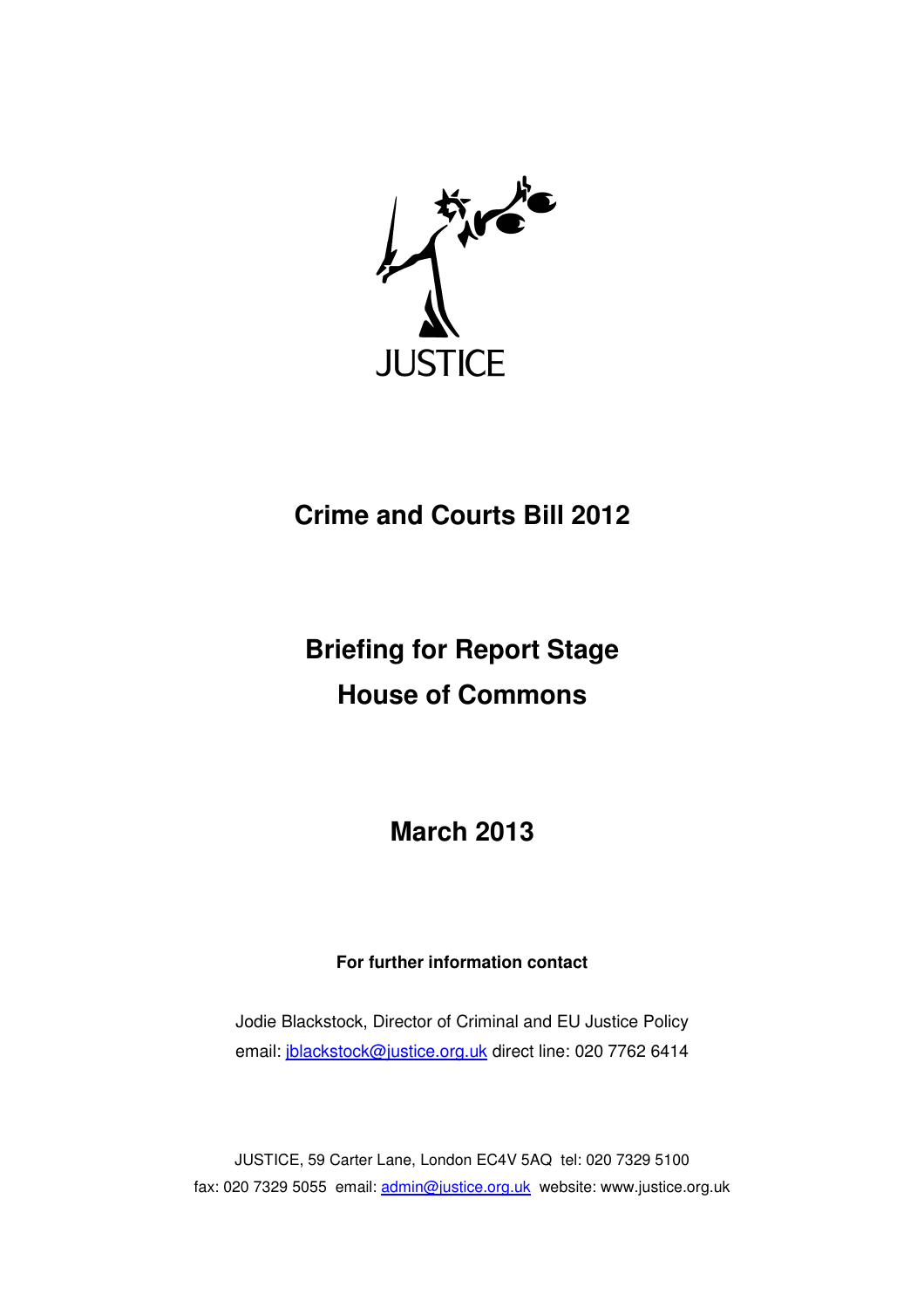#### **Introduction**

- 1. JUSTICE is a British-based human rights and law reform organisation, whose mission is to advance justice, human rights and the rule of law. JUSTICE is regularly consulted upon the policy and human rights implications of, amongst other areas, policing, criminal law and criminal justice reform. It is the British section of the International Commission of Jurists.
- 2. The Crime and Courts Bill was introduced to the House of Lords immediately after the Queen's Speech on 10th May 2012, and to the Commons on  $19<sup>th</sup>$  December 2012. The Bill is wide ranging in scope and application. Part 1 of the Bill makes provision for a new body to fight organised crime, the National Crime Agency (NCA), which will also take a leading role on economic crime, border security, cyber crime and the protection of children. Part 2 provides for reform of the system of judicial appointments, for the streamlining of the courts system, for the broadcasting of court proceedings from the Court of Appeal, for changes to the community sentencing regime, changes to self defence in relation to dwelling burglary, deferred prosecution agreements which can occur in the context of offences of dishonesty and extradition arrangements. Part 3 contains provisions for strengthening attempts to combat drug driving, enhancing the powers of immigration officers and the reform of some aspects of the immigration appeals system. It also contains an important change to the public order offence of causing harassment, alarm or distress.
- 3. This briefing is intended to highlight JUSTICE's main concerns regarding provisions of the Bill. Silence as to the content of a provision should not be taken as approval.
	- Lack of legal certainty; Despite its broad content, as in previous legislation introduced to Parliament, throughout the Bill Henry VIII clauses are employed. In our view, too much recourse has been left to secondary legislation in areas which ought to be subject to the full scrutiny of Parliament. In particular, NCA counter terrorism functions, and the recording of court procedures. Likewise, despite the existence of a super affirmative procedure, secondary legislation provided for in the Bill will in the majority be subject to the negative resolution procedure, allowing minimal parliamentary scrutiny;
	- The National Crime Agency should not be excluded from the operation of the Freedom of Information Act;
	- The introduction of a presumption in favour of broadcasting court hearings must be accompanied by safeguards set out in primary legislation to ensure only appropriate hearings are included;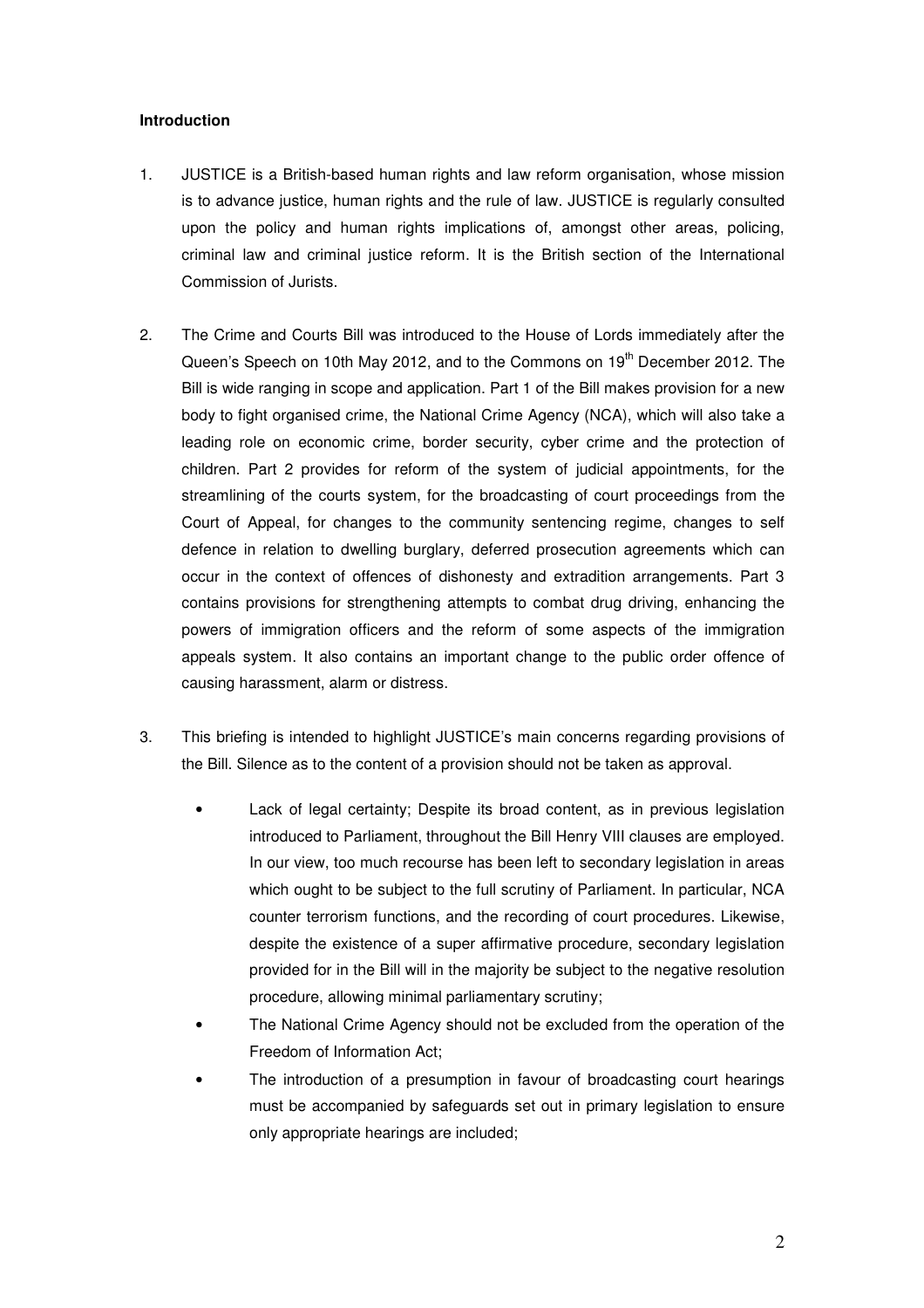- No change is necessary to the law on self-defence. The amendment endorses disproportionate force;
- Punitive requirements in sentencing must be form part of a wider community sentence and not replace beneficial rehabilitation elements. Exceptions must be based on particular, not exceptional, circumstances and consider the effectiveness of the sentence;
- Deferral of sentencing to allow for restorative justice is to be welcomed;
- Electronic monitoring should not extend to simply monitoring the whereabouts of a convicted offender. It must attach to a specific and justified requirement or condition already imposed as part of a community sentence;
- Prosecution certificates and an exhaustive list of what is in the interests of justice must not fetter the judge's discretion to impose a forum bar to extradition;
- The Human Rights Act must continue to apply to the Secretary of State in extradition proceedings;
- The removal of the right of appeal from the family visit visa system is an unjustified infringement of due process;
- The removal of an in-country right of appeal for certain immigration applicants could dangerously impact upon refugees;
- Extension of powers to immigration officers must be clearly and narrowly defined;
- The removal of a criminal sanction for using insulting words or behaviour that cause or are likely to cause harassment, alarm, or distress is to be welcomed;

## **PART 1 – THE NCA**

 $\overline{a}$ 

## **Schedule 8 - Freedom of Information**

- 4. Part 1 of the Bill, and Schedules 1 to 8 establish the NCA, set out its functions, provide for the appointment of a Director General as the operationally independent head of the NCA, and make provision for its governance.
- 5. Schedule 8 provides that the NCA will be exempt from freedom of information legislation. At Report stage in the House of Lords, Lord Taylor explained the Government's position:  $1$

<sup>&</sup>lt;sup>1</sup> Hansard, Report, House of Lords, 27 November 2012, Col 160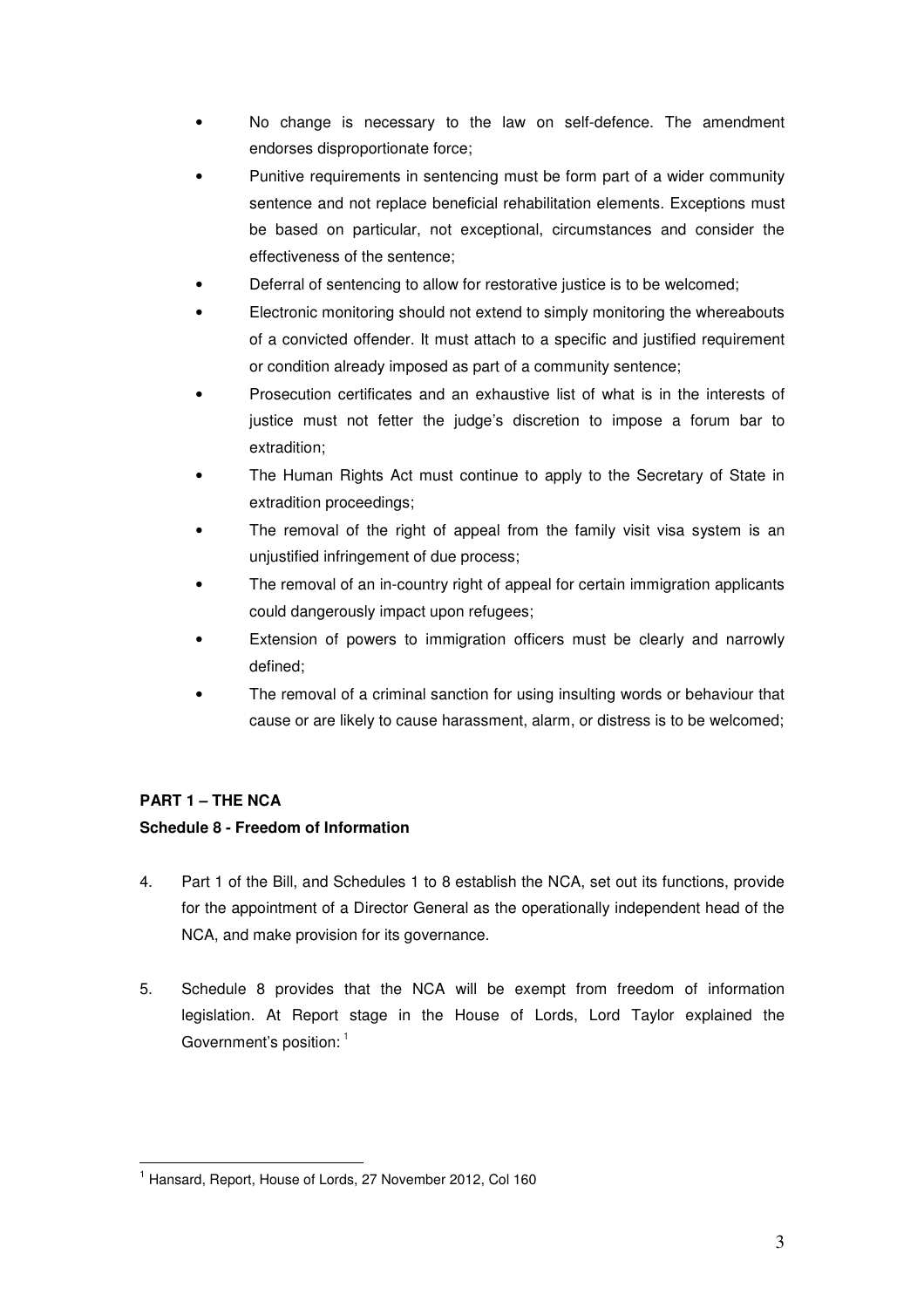[A] blanket exemption is the most appropriate arrangement, not for administrative convenience but to ensure full effectiveness and as a critical operational safeguard.

He further explained that the functions of the NCA will mean that some material will not be suitable for release into the public domain and it will depend upon its partners to provide this intelligence, who may be inhibited from sharing that information. However, the functions of the NPIA and the UK Border Agency, which the Bill proposes will be covered by the NCA, were not previously exempt from FOI. Moreover, Schedule 1 to the Freedom of Information Act 2000 also lists police authorities, including transport, defence and civil nuclear protection. There already exists an extensive exemption regime under the Freedom of Information Act 2000 which ensures that information relating to national security, law enforcement or investigation does not have to be revealed. The application of the FOI regime to these existing police bodies has not hampered their ability to investigate crime. The responsibilities under the FOIA are made clear by each agency on their websites and no doubt in their requests for operational support.

6. Lord Taylor further indicated that:

The FOI Act offers [organised criminals] an opportunity to acquire information about the NCA's operational tactics, to disrupt its operations and to evade detection. While the exemptions might apply to some of this information, the risk is that it might not always be the case.

We find this highlight unlikely given the exemptions under the FOIA regime and the sensitive material handled by many public authorities to which it applies. It is important that the new agency is open and transparent so that it can be subject to proper scrutiny. Section 1 FOIA creates a general right of access to information held by public authorities. The opportunity to apply for information, regulated by the FOIA and the Information Commissioner ensures that where information should be in the public domain, it is properly made available.

7. The NCA should be subject to the FOIA.

#### **PART 2 – COURTS MODERNISATION AND JUDICIAL APPOINTMENTS**

**Clause 28 - Filming and sound recording in court**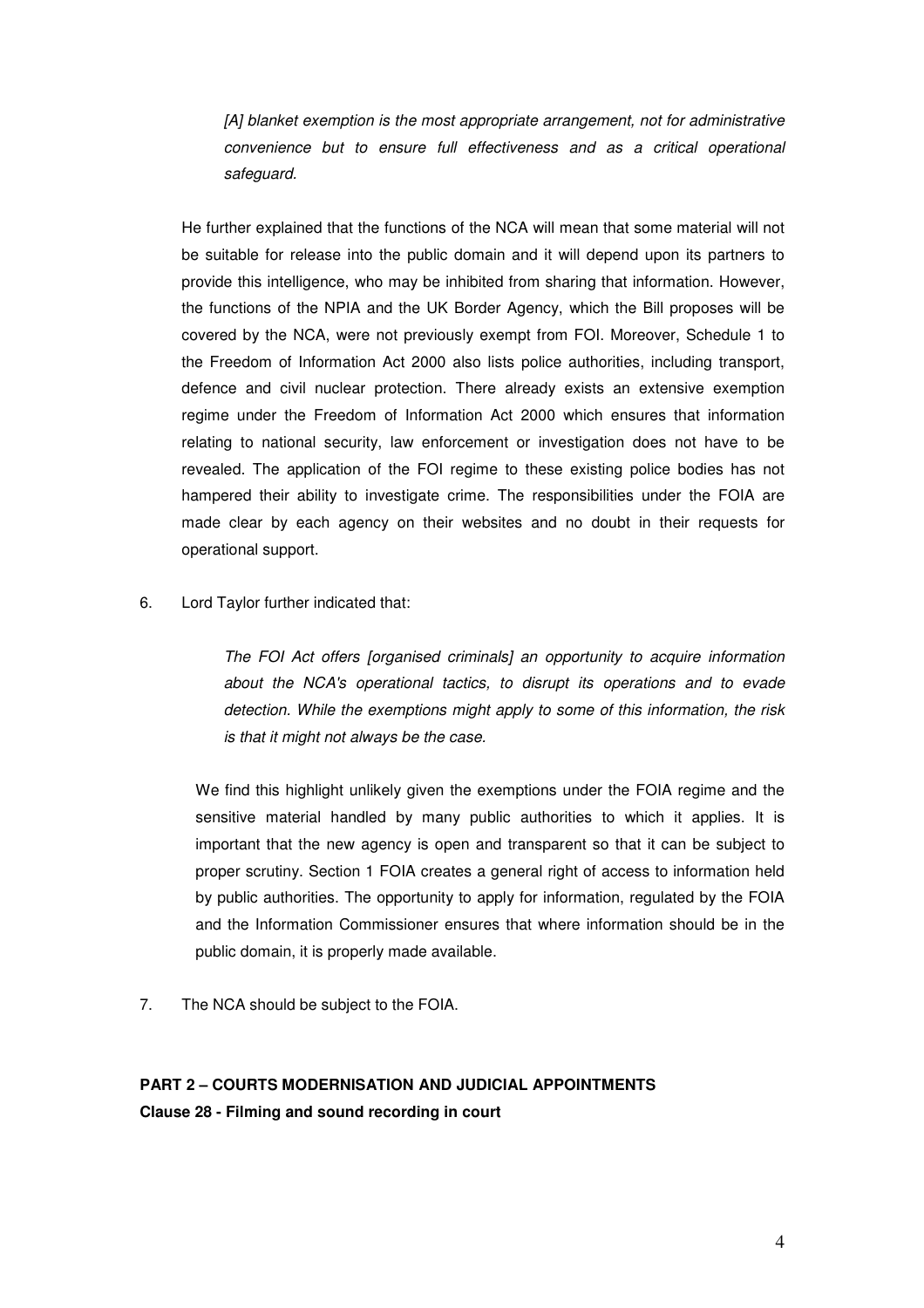8. Clause 28 provides for the Lord Chancellor with the concurrence of the Lord Chief Justice to remove current prohibitions on the making and publication of sound and visual recordings in courts. Although JUSTICE recognises the laudable intentions behind this initiative, $2$  the Bill does not provide any parameters to protect the interests of those involved in court proceedings that could potentially be affected by the broad permission. Save for the clause 28(3) provision that the court or tribunal judge can prevent recording of any particular proceedings to ensure that any person involved in the proceedings is not unduly prejudiced, there are no exempted categories of case or evidence despite the clear need for this. In its paper Proposal to allow the broadcasting, filming, and recording of selected court proceedings the Ministry of Justice suggests that victims, witnesses, jurors and defendants will not be filmed under any circumstances and further:  $3$ 

> Existing rules regarding reporting restrictions on cases will also continue to apply to filmed cases, as they do to other types of news reporting, meaning for example that the identities of any young people involved in court proceedings will be protected. The broadcasting of court proceedings will also be restricted to 'recognised' media organisations, using authorised cameras installed in court rooms for the purpose of filming footage to be broadcast. The general public will remain prohibited from filming the proceedings on a camera phone for example.

None of these sensible parameters are included in the Bill. Nor is the intention to limit recording to appellate courts and summing up set out, which would exclude all evidence taking in principle. Parliament should set clear parameters in the Bill as to when recording is appropriate, so that the provision cannot be used in circumstances which will impact upon the proper administration of justice.

- 9. Whilst courts are generally open to the public, recording affords the opportunity to the broadcaster to film and edit proceedings in a way that they consider more interesting to the television viewer. Recordings can also be repeatedly viewed and widely disseminated. This can only impact adversely upon victims, witnesses and defendants at trial and promote sensationalism. Since the Government's own paper accepts this, there is no justifiable reason for excluding the recording of evidence from the Bill. Safeguards must be inserted into the Bill to ensure that:
	- (i) only licensed media organisations will be permitted to record;

<sup>&</sup>lt;sup>2</sup> Ministry of Justice, Proposals to allow the broadcasting, filming, and recording of selected court proceedings, May 2012: allowing people to see and hear judges' decisions will increase their understanding of the court without undermining the proper administration of justice.

 $^3$  *lbid.* pp 20 and 21.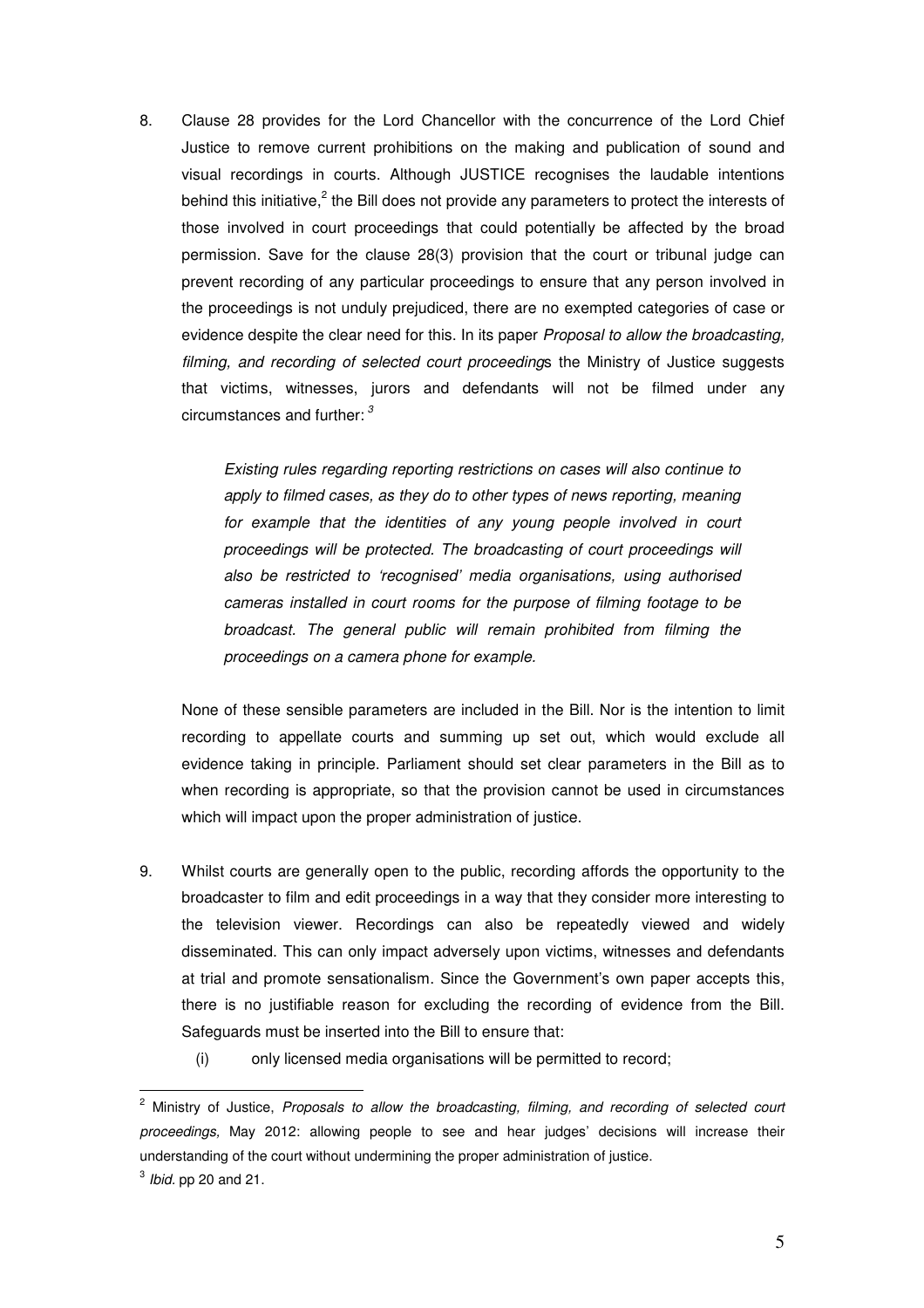(ii) no evidence can be recorded.

#### **Clause 30 – Use of force in self-defence at place of residence**

- 10. Section 76 of the Crime and Immigration Act 2008 put self-defence on a statutory footing. That section already makes clear that a defendant has a defence of reasonable mistake about the circumstances in which they use force, can exert a reasonable degree of force against a person in the circumstances, which cannot be weighed to a nicety, and can do what they think is honestly and instinctively necessary for legitimate purposes.
- 11. Clause 30 would import a further qualifier that the degree of force exercised need only be grossly disproportionate to the circumstances as the defendant believed them to be. The clause then goes on to define various circumstances of homeowner occupation to which the further qualification will apply. We cannot see any justification for this further qualification. The test of proportionality is long established in the common law defence and has applied satisfactorily to all cases involving use of force against an intruder. Lord McNally introduced the amendment at Report in the Lords with the justification that:<sup>4</sup>

This means that a householder who has acted honestly and instinctively to protect himself or his loved ones from an intruder could end up being prosecuted if his actions are deemed to have been disproportionate when viewed in the cold light of day. The Government feel strongly that householders, acting in extreme circumstances to protect themselves or others, cannot be expected to weigh up exactly how much force is necessary to repel an intruder.

12. We do not dispute how terrifying and traumatic it can be for people to find a burglar in their own home. However, the concern raised is already entirely reflected in the current law. This is spelt out in the Crown Court Bench Book through which judges across the country obtain guidance on how to direct a jury:  $5$ 

> If the defendant did genuinely believe or may genuinely have believed that he needed to defend himself the jury must decide whether the force he used was reasonable. Reasonable force means force proportionate to the nature of the threat the defendant honestly believed was posed by his adversary. If the defendant went well beyond what was needed to defend himself from the force offered by his assailant, that is good evidence that the defendant acted

<sup>4</sup> Hansard, Report, House of Lords, 10 Dec 2012 : Col 881

<sup>&</sup>lt;sup>5</sup> Judicial Studies Board, *Crown Court Bench Book* (March, 2010), p 298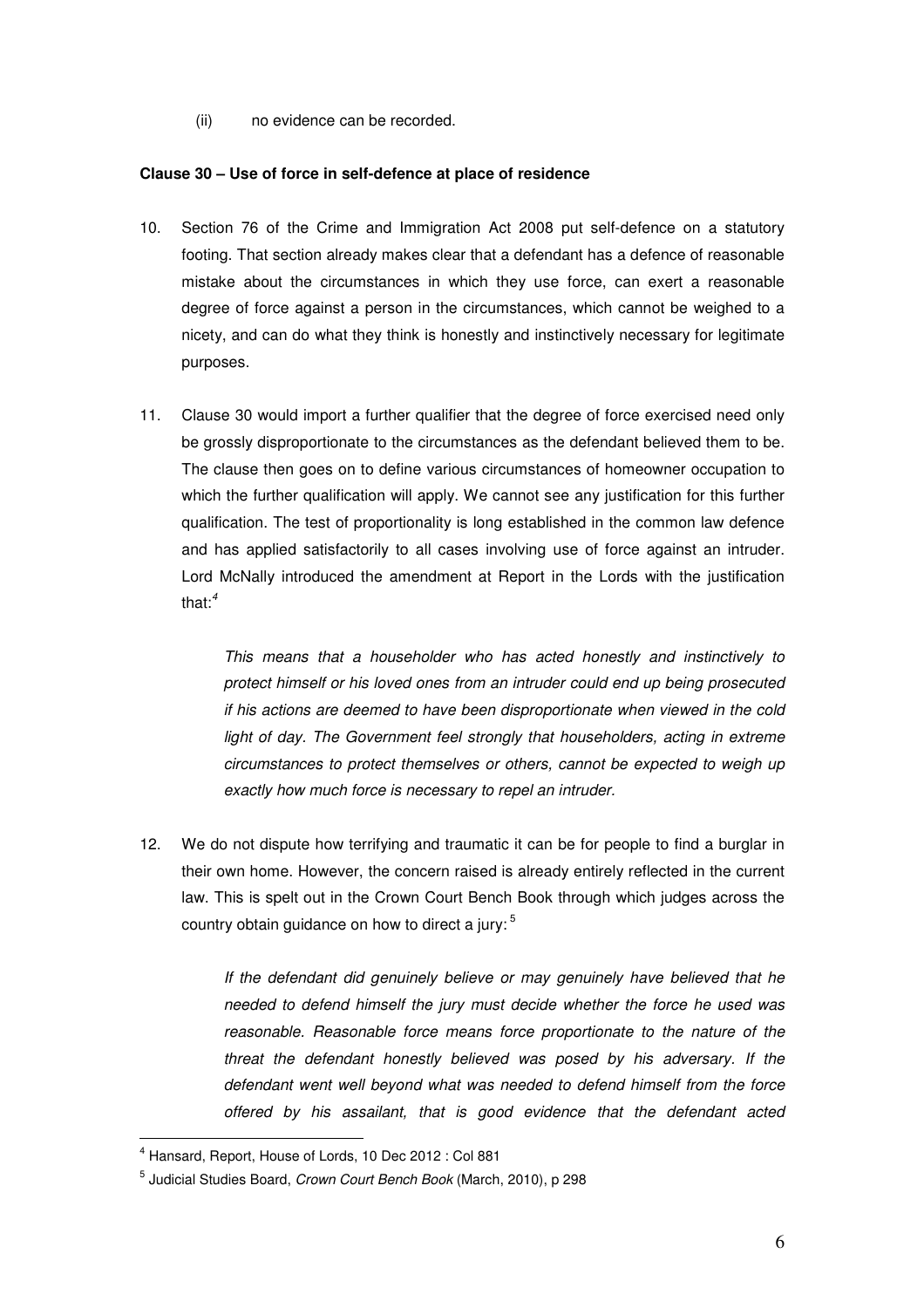unreasonably. But, in judging whether the defendant acted unreasonably, the jury should have regard to the fact that it is difficult for a person to measure precisely what is needed in response and, if the defendant did only what he honestly and instinctively thought was necessary, that is strong evidence that he responded reasonably.

In the  $3^{rd}$  Reading debate in the Lords, Lord Woolf opposed the amendment 'because I regard it as a very bad example of where statutory interference with the common law is wholly unnecessary'. He gave the appellate judgment in the case of Tony Martin, who shot dead a burglar leaving his property.<sup>6</sup>

13. In the 9<sup>th</sup> Committee Stage debate in the Commons Jenny Chapman MP agreed that<sup>7</sup> 'there is wide-ranging consensus out there that the Government's changes are at best unnecessary, and that they could increase risk and confusion.' He also questioned the significance of the issue:

> When asked about the evidence to support the policy, and the number of cases in which a home owner has been arrested or charged after defending their home against a burglar, the Government responded that they do not hold that data—we have tried a couple of times to ask them—but The Guardian was able to do a trawl of cases. There were 11 cases between 1990 and 2005 and seven of those were domestic. That was even before the law was altered in 2008**.**

14. What the amendment effectively allows for is the infliction of *serious* harm upon an intruder. It introduces uncertainty as to what the law will allow 'grossly' disproportionate to sustain. For example, will it now be acceptable to kick someone in the head if they fall to the ground during a scuffle when previously it would only have been proportionate to punch them to the body? Does the Government approve repeated stabs with a kitchen knife in the chest when previously one or two would have been acceptable? In our view an amendment which condones anything other than grossly disproportionate force, condones disproportionate force. That is contrary to the European Convention on Human Rights which requires any use of force in the context of the right to life under article 2, torture, inhuman or degrading treatment under article 3, and the right to physical integrity under article 8 ECHR to be necessary and proportionate.

<sup>&</sup>lt;sup>6</sup> Hansard, Report, house of Lords, 10 Dec 2012, Cols 885-891, see also Lord Beecham, Baroness Kennedy, Lord Lloyd and Lord Pannick, Lord Morris, Baroness Butler-Sloss, and Lord Goodhart, all practicing or former practicing lawyers or judges, condemning the amendment.

 $7$  Hansard, Committee, House of Commons, 5 February 2013, Col 273.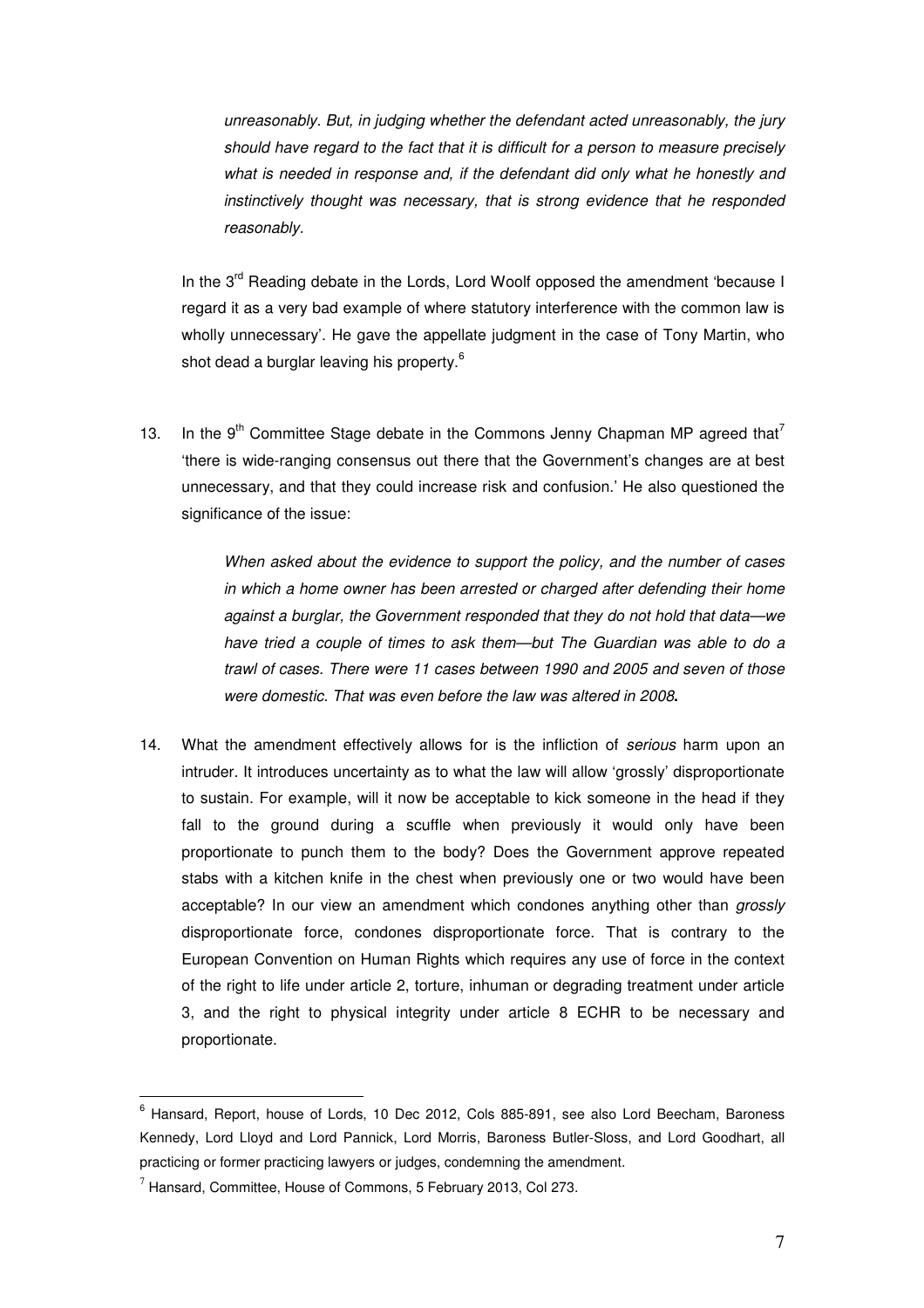15. The amendment is unnecessary, will create uncertainty and could condone disproportionate use of force. The amendment should be withdrawn.

#### **Clause 31 - Community sentences**

16. Clause 31 in conjunction with Schedule 15 provides for changes to the community sentencing regime. The changes follow the consultation on community sentencing entitled Punishment and Reform: Effective Community Sentences.<sup>8</sup> The consultation sought views on a set of proposed reforms to the way sentences served in the community operate in England and Wales. JUSTICE responded to the consultation<sup>9</sup> and we replicate our concerns, or support as appropriate, below.

#### Punitive elements

- 17. Paragraph 2 of Schedule 15 amends the Criminal Justice Act 2003 to require each community sentence to include a punitive requirement, or a fine, or both. In JUSTICE's view, it is unhelpful to demand a particular punitive requirement as distinct from the existing approach to sentencing, which recognises five purposes to sentencing: punishment, deterrence, reparation, rehabilitation, and protection of the public. Punishment is only one aspect. All elements of community sentences are to a certain extent punitive because they are not undertaken by choice. Since no indicative list of punitive requirements has been created, we presume that the courts will have the discretion to decide what will be punitive in a given case. We would welcome an indication from the Government that this is the intention, and that the Sentencing Council is in the best position to provide guidelines about how the requirement should be defined.
- 18. It is also important to acknowledge that offenders should not be set up to fail too many requirements may be hard to manage, particularly if people have mental health or addiction problems. Any programmes must build in a direct relationship with a probation supervisor who has the power to ensure flexibility in the programme and to decide whether breach proceedings are appropriate. Identifying a punitive requirement is going to demand sufficient time set aside in the sentencing exercise to ensure that presentence reports properly reflect the requirements and are properly tailored to the offender's ability to meet the sentence as well as their level of culpability. A punitive requirement should not be imposed at the expense of other worthwhile requirements, such as a treatment order. In our view, rehabilitation is the most important aspect of

<sup>&</sup>lt;sup>8</sup> Ministry of Justice, Punishment and reform: Effective Community Sentences, Cm 8334 (2012)

<sup>&</sup>lt;sup>9</sup> Available here http://www.justice.org.uk/data/files/resources/337/Effective-Community-sentencingconsultation.pdf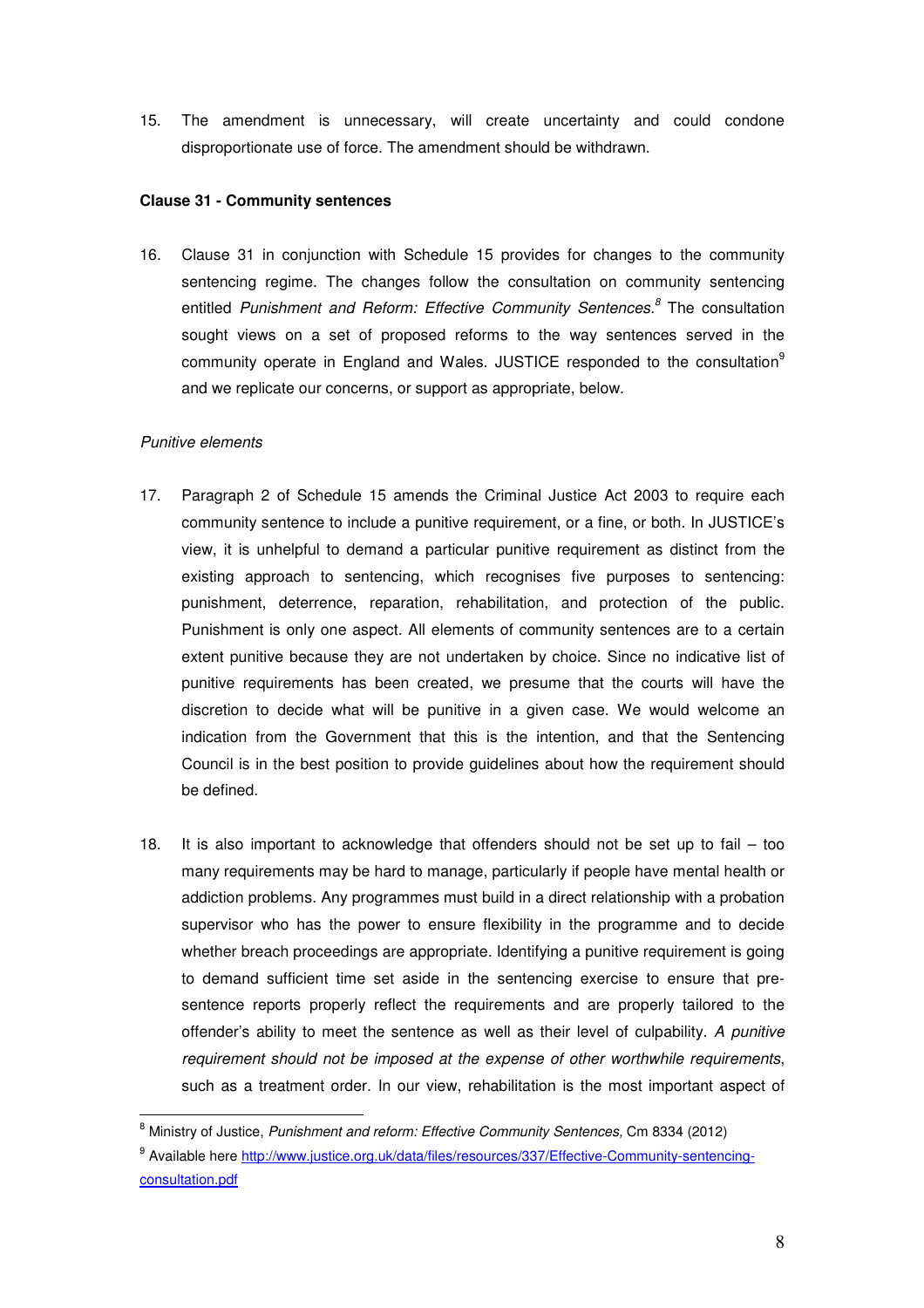sentencing, in order to reduce recidivism. The Ministry of Justice research into the impact of punitive requirements does not demonstrate that these alone can reduce reoffending,<sup>10</sup> but in connection with other sentences, and has the greatest impact when a supervision requirement is added to an existing punitive requirement: $11$ 

- 19. We agree with the Criminal Justice Alliance<sup>12</sup> that any exclusion to the requirement should not be on the basis of 'exceptional circumstances' as proposed in paragraph 2 of Schedule 15 but rather in 'particular circumstances'. It is further insufficient to afford this exception solely on the basis that it would be 'unjust' to impose a punitive requirement or a fine.<sup>13</sup> There must be an additional ground available, that the punitive requirement is likely to *reduce the effectiveness* of the order in preventing reoffending by the offender. This will acknowledge that for some categories of offender, such as children or vulnerable persons, a punitive element is not appropriate.
- 20. Paul Goggins MP in  $9<sup>th</sup>$  Committee Stage Debate in the Commons:<sup>14</sup>

It is a rather important point, because if a sentencer is faced with a set of circumstances in which a particular individual is not exceptional, because they have learning disabilities and mental health problems, but putting the punitive element in would not be appropriate, the sentencer will be in a difficult position … It may not be an exceptional case —there are many people who go before the courts who have personality problems, addictions and difficulties —but the punitive element might not be appropriate. I ask [the Minister] to reflect on the difference between appropriate and exceptional.

21. It is crucial that sufficient funding is provided to ensure that programmes can continue to be effective and that imposing a punitive requirement is not deemed a cost saving measure by replacing existing treatment programmes.

#### Restorative Justice

l.

22. We welcome the inclusion of a provision that extends the possibility of deferral of sentence to allow restorative justice activities to take place. Research has repeatedly

<sup>&</sup>lt;sup>10</sup> H. Bewley, The effectiveness of different community order requirements for offenders who received an OASys assessment, Ministry of Justice Reasearch Series 17/12 (October 2012)  $11$  Ibid, p 59.

<sup>&</sup>lt;sup>12</sup> CJA, Crime and Courts Bill Briefing, House of Lords, 13 November 2012, available at http://www.criminaliusticealliance.org/CJA\_Crime&Courts\_Bill.pdf

<sup>&</sup>lt;sup>13</sup> Crime and Courts Bill, p262, Lines 11-14

<sup>&</sup>lt;sup>14</sup> Hansard, Committee, House of Commons, 5 February 2013, Col 295.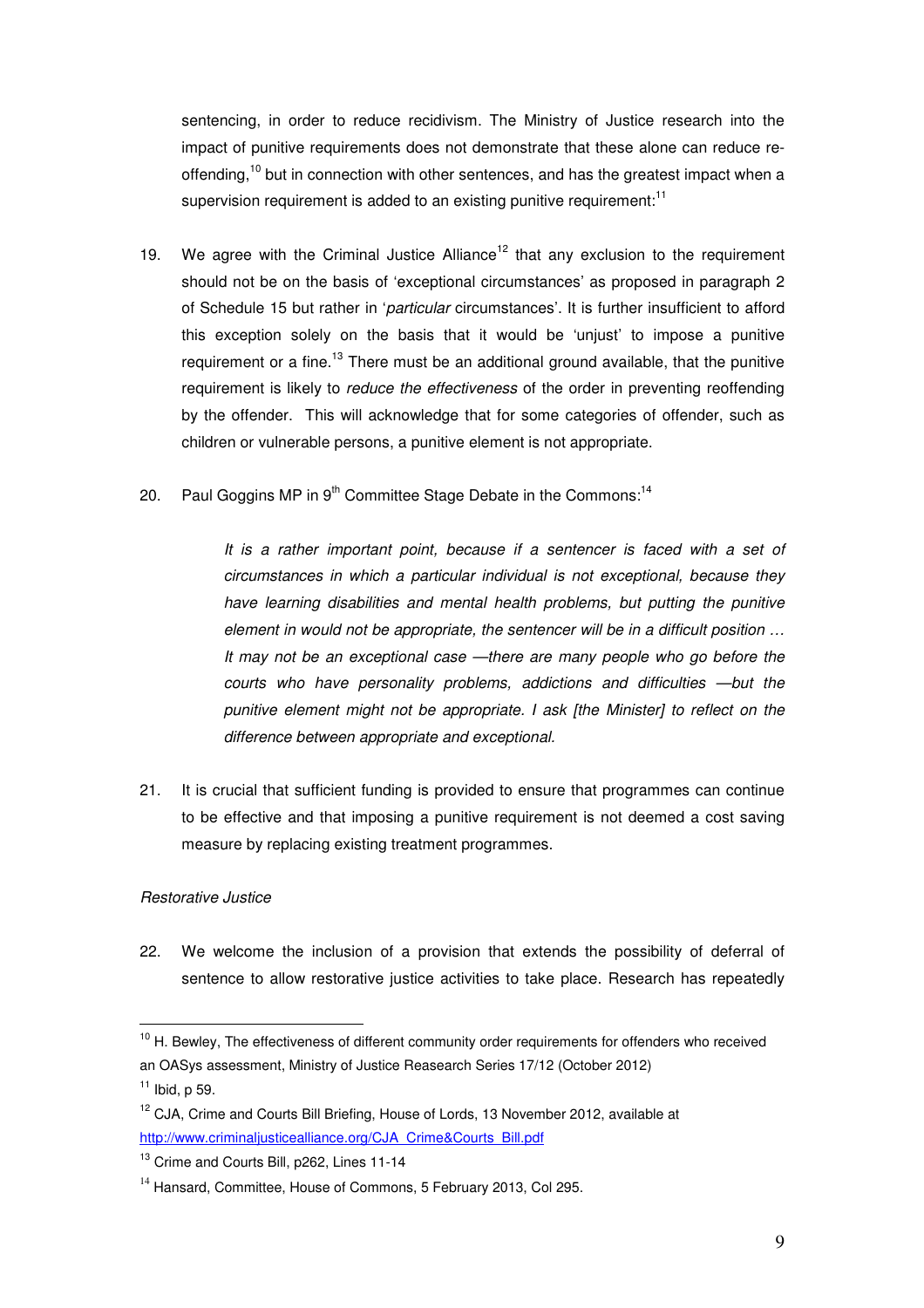shown the positive effects of restorative justice for victims in processing the trauma of crime and for offenders in understanding the impact of their behaviour, thereby reducing their offending. We look forward to the publication of minimum standards by the Restorative Justice Council.<sup>15</sup> It is important that the same opportunities for accessing restorative justice are available across the country, and that the practitioners engaged in the delivery of restorative justice programmes meet the requisite standards to ensure the programmes are effective in meeting the needs of the victims and offenders taking part.

#### Electronic Monitoring

- 23. Paragraph 16 of Schedule 15 amends the definition of an electronic monitoring order so that it will apply not only to the monitoring of another community sentence requirement but will simply 'monitor the whereabouts of the offender during a specified period'.<sup>16</sup>
- 24. We are extremely concerned about the wide and ill-defined purpose of this power. This type of monitoring would have an obvious impact upon the private life of the individual under article 8 ECHR. In principal it would not have a legitimate aim because there would be no existing suspicion of crime but only of potential future offending and it would almost certainly be disproportionate, over whatever period it was to be in place for, because it would be monitoring everything that the person did indiscriminately. There would be significant data protection issues concerning the recording of the monitoring – whether this was done by a person in real time and for how long a recording would be stored.
- 25. The only justifiable use of this monitor would be, in relation to post conviction exclusion and restraining orders because these would be defined geographical zones and indicate that the type of criminal behaviour for which the person was convicted justifies the imposition of the monitoring requirement, for example to protect victims of harassment or domestic violence.
- 26. We welcome the intention to produce a code of conduct. This should provide clear guidance on data protection requirements, storage and destruction of data obtained through the monitoring activity.

<sup>&</sup>lt;sup>15</sup> As indicated by the Parliamentary Under-Secretary of State, Minister for Prisons and Rehabilitation in Restorative Justice Action Plan for England and Wales (Ministry of Justice, November 2012) <sup>16</sup> P 265, line 7.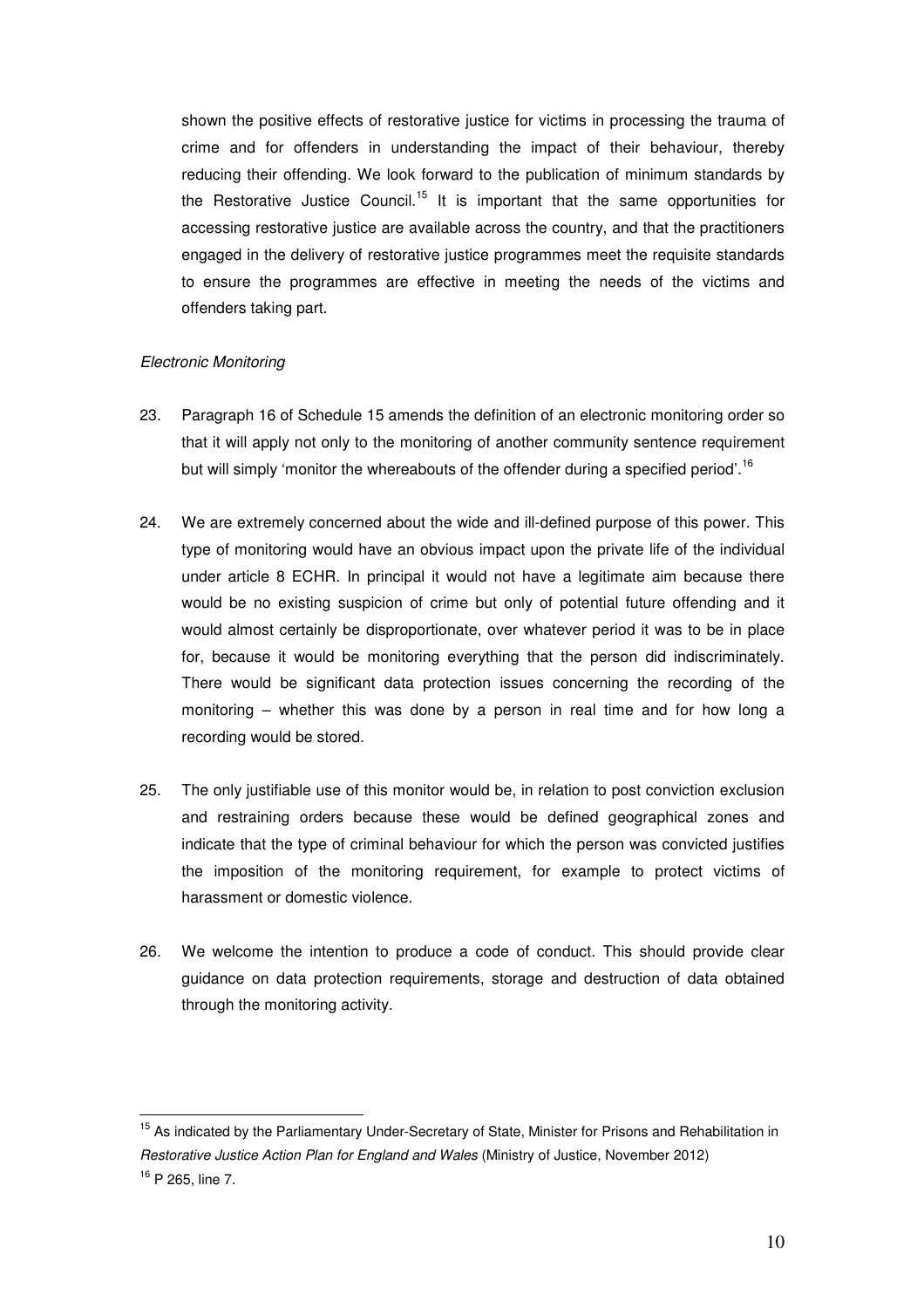#### **Clause 35 – Extradition**

27. Clause 35 in conjunction with Schedule 19 provides for changes to extradition arrangements.

#### Forum

- 28. We welcome the acknowledgement of Government that a forum bar is needed in the UK extradition system. In our evidence to the Scott Baker Review on Extradition<sup>17</sup> we questioned why the forum bar contained in section 42 and schedule 13, paragraphs 4 and 5 to the Police and Justice Act 2006 had not been enacted. With expanding use of the internet and international transactions, we observed that the risk of extra-territorial prosecution by other states against individuals acting, possibly through inadvertence, was high. We thought that the forum bar would ensure that where it is appropriate for a person to be prosecuted in the UK, this route would remain available despite an extradition request. We concluded that in the interests of ensuring the right to private and family life of those suspected of crime, and in the interests of legal certainty, the forum bar must be enacted.<sup>18</sup>
- 29. The forum bar in the 2006 Act would have provided:

(1) A person's extradition to a category 1 territory ("the requesting territory") is barred by reason of forum if (and only if) it appears that—

(a) a significant part of the conduct alleged to constitute the extradition offence is conduct in the United Kingdom, and

(b) in view of that and all the other circumstances, it would not be in the interests of justice for the person to be tried for the offence in the requesting territory.

(2) For the purposes of subsection (1)(b) the judge must take into account whether the relevant prosecution authorities in the United Kingdom have decided not to take proceedings against the person in respect of the conduct in question.

(3) This section does not apply if the person is alleged to be unlawfully at large after conviction of the extradition offence."

 $17$  Commissioned by the Home Secretary and carried out during 2011. Our evidence is available here http://www.justice.org.uk/data/files/resources/163/Home\_Office\_Extradition\_Review\_-JUSTICE\_response\_jan11.pdf

 $18$  *Ibid* at p 22.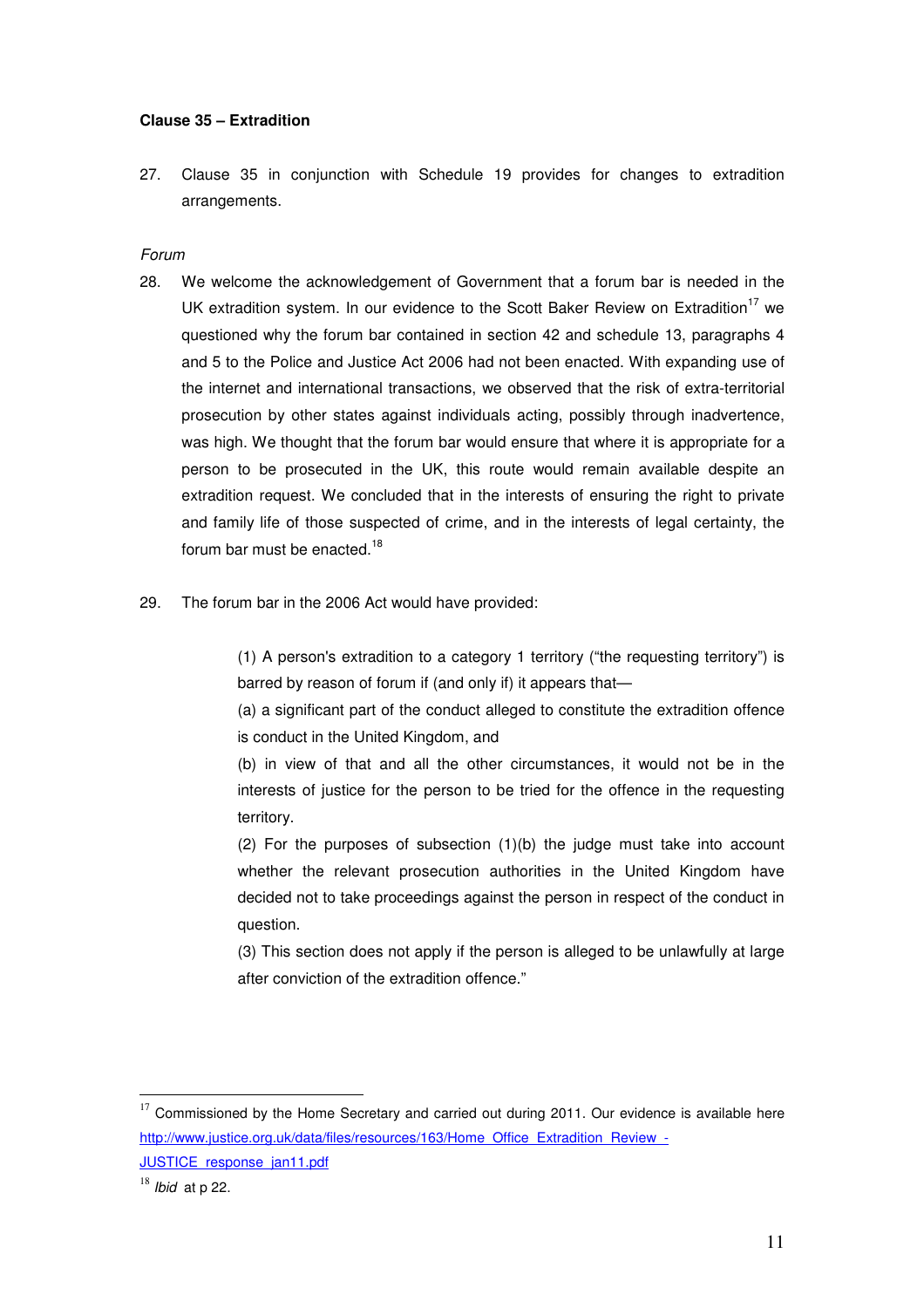- 30. We are greatly concerned that the newly proposed forum bar in Schedule 19 to this Bill would render it virtually impossible to exercise a forum bar in any extradition proceeding.
- 31. Firstly, an exhaustive list of matters which the court can take into account to demonstrate the interests of justice at proposed sections 19B(3) (Part 1) and 83B(3) (Part 2) Extradition Act 2003 (EA) limits the independent discretion of the judge to take into account relevant factors in the circumstances of the case. Whilst the list proposed may attempt to cover everything important in a decision about forum, it cannot hope to anticipate every matter which may be significant in a case. The list should be indicative only and ensure that it is for the judge to decide in their discretion whether a forum bar is in the interests of justice.
- 32. Secondly, sections 19B(4) (Part 1) and 83B(4) would expressly provide for forum shopping rather than a forum bar: the question of disclosure of evidence should not prevent the judge concluding that the most appropriate forum for prosecution is the UK when a substantial measure of the activity and the interests of justice indicate as such. If there is sensitive material, the judge should be able to follow the usual public interest immunity procedure already available to conclude whether the UK is the better forum. This provision will allow other states to withhold relevant evidence to ensure that the trial does not take place in the UK and negates the important purpose of ensuring the correct forum is used, as well as safeguarding the rights of the requested person.
- 33. Thirdly, sections 19C and 83C would enable a prosecutor's certificate to entirely fetter the judge's discretion as to whether the UK is the correct forum in the interests of justice. The provision presumes that a decision on forum is either (a) the CPS has decided to prosecute in the UK and therefore extradition should be refused or (b) the CPS has not decided to prosecute and therefore the person should be extradited. This is already the current law under the Extradition Act, sections 22 and 88. We and other organisations argued for the forum amendment in the Police and Justice Act 2006 because the alternatives were inadequate to protect the requested person. All this proposed provision does is to make the current exercise more complex.
- 34. The evaluation of the CPS as to whether a prosecution should be brought in the UK is but one element for the judge to take into consideration, by indicating whether a prosecution, on the available information, is possible. However, if the judge finds that a substantial measure of the activity took place in the UK, and the interests of justice so require it, the judge ought to exercise the forum bar. This may mean that a prosecution takes place in neither country. The purpose of the bar is not to facilitate the best venue for prosecution in the eyes of the prosecuting authorities alone but to acknowledge the best venue taking into account all relevant issues. This is a decision for the judge in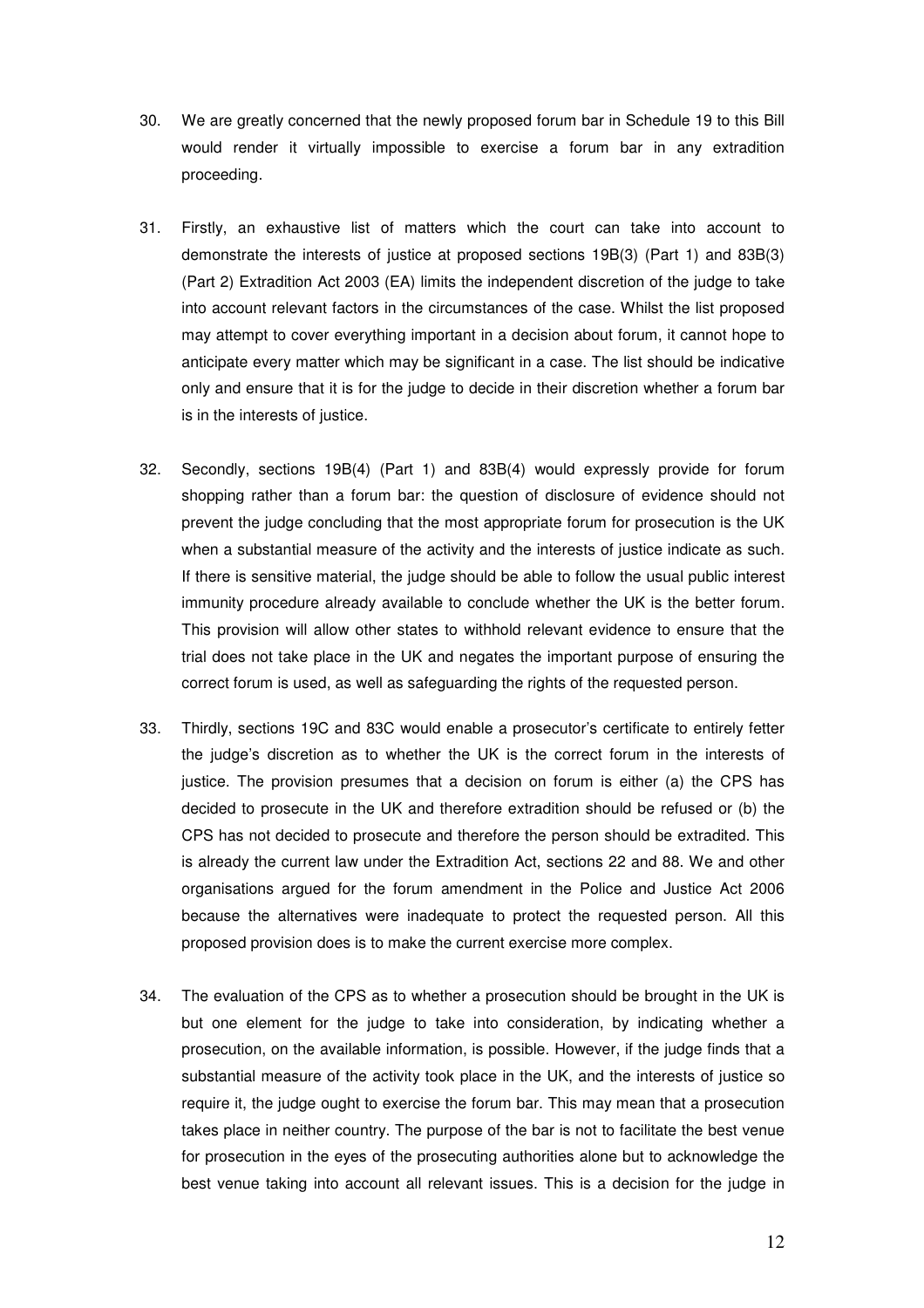open and fair proceedings. Otherwise it allows for a forum shopping agreement between the two countries' prosecuting authorities made behind closed doors. The assessment to be made by the prosecution is different to the assessment of the judge. We therefore consider that the suggested certification process should be removed from the Bill.

- 35. We do not believe this will create any difficulty because the decision of the CPS is contemplated and best explored by way of sections 19B(5), and 83B(5) which provide for the prosecutor to be made a party to the proceedings. This way the reasons for the decision will be given in open court, and can be tested by the requested person and the judge. It will be possible for the judge to contemplate how the decision of the CPS can assist their decision as a result. If it transpires that the CPS considers there is insufficient evidence to charge because a crime has not been made out, notwithstanding that the conduct occurred in the UK and involved UK citizens, that is a relevant decision to assist the judge toward exercising the forum bar, not, as this provision would allow, to extradite to the other country, where there is likely to be even less evidence available.
- 36. Furthermore, the certification process suggested allows the prosecution to issue a certificate pursuant to not only the usual full code test as to whether there is sufficient evidence upon which to try the person and whether a prosecution would be in the public interest (at sections 19D(4) and 83D(4) but also, where there is 'sensitive' material (Matter D). Sections 19D(5) and (7) and 83D(5) and (7) are drafted so widely that they could encompass any vaguely relevant material where there are concerns about disclosure -
	- (a) in the prosecution of the corresponding offence or
	- (b) any other proceedings
- 37. Sensitive material is then defined in sections 19D(7) and 83D(7) as:

[M]aterial which appears to the responsible prosecutor to be sensitive, including material appearing to be sensitive on grounds relating to—

(a) national security,

(b) international relations, or

(c) the prevention or detection of crime (including grounds relating to the identification or activities of witnesses, informants or any other persons supplying information to the police or any other law enforcement agency who may be in danger if their identities are revealed).

(emphasis added)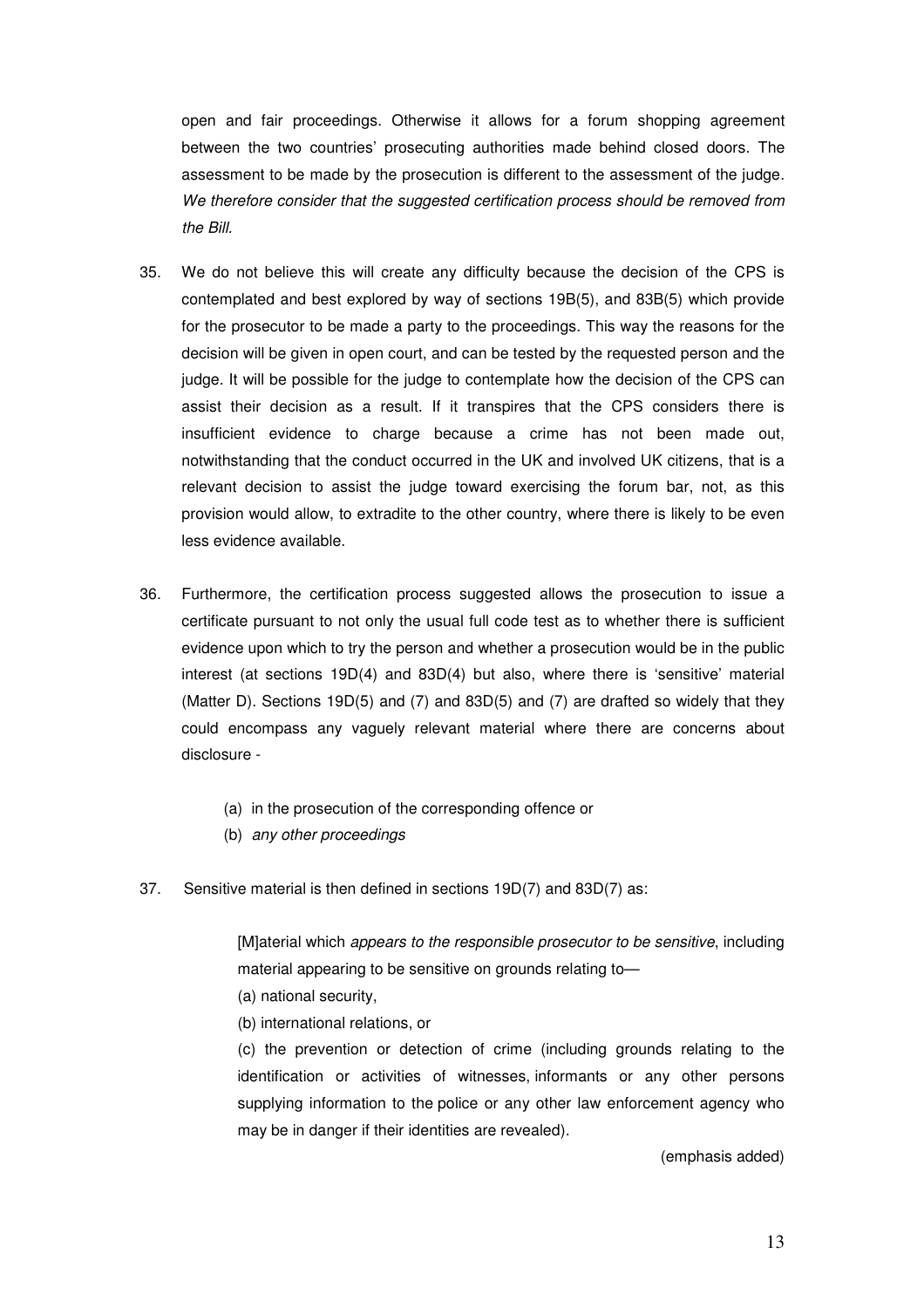This definition includes not only a circular description of sensitivity, but every piece of potential evidence that might be expected to provide grounds for an ordinary domestic prosecution. These are not reasons to issue a certificate against prosecution, but reasons either to conduct a public interest immunity hearing, as in any domestic case involving such similar material, or to simply carry out an ordinary disclosure review which will prevent clearly non-disclosable personal information from being made available to the court or accused person. We fail to see why these issues could result in a certificate, and are particularly concerned that these considerations alone could render any possibility of a forum bar impossible. If the certification process remains, which we do not condone, Matter D should be removed.

#### Human Rights

l.

38. Part 2 of Schedule 19 purports to limit the human rights compliance obligations upon the Secretary of State when dealing with Part 2 requests. Paragraph 11 would amend section 70 of the Extradition Act 2003 so as to provide that once the Secretary of State has issued a certificate that an extradition request has been made in the approved way and by a designated territory:

> The Secretary of State is not to consider whether the extradition would be compatible with the Convention rights within the meaning of the Human Rights Act 1998

39. The intention of the amendment was explained during the  $12<sup>th</sup>$  sitting of the Commons Committee:

> At present, the Home Secretary is obliged to consider human rights issues raised after a person has exhausted their appeal rights, because she is a "public authority" for the purposes of the Human Rights Act 1998, section 6(1) of which makes it clear that public authorities must not act in a way that is incompatible with the European convention on human rights. If a person raises new human rights matters that have not previously been considered during the progress of an extradition case, the Home Secretary must consider them to ensure that the person's extradition is compatible with those rights. That can lead to significant delays while cases are considered and while any decision to uphold the extradition is challenged in the courts.  $19$

40. Paragraph 12 provides for appeal to the High Court on human rights grounds. It is suggested by the Government that this is an appropriate alternative to the obligation upon the Secretary of State to consider human rights issues. We disagree. Firstly,

 $19$  Hansard, House of Commons, 12<sup>th</sup> February 2013, col 415, Jeremy Browne MP, Minister for Crime Prevention.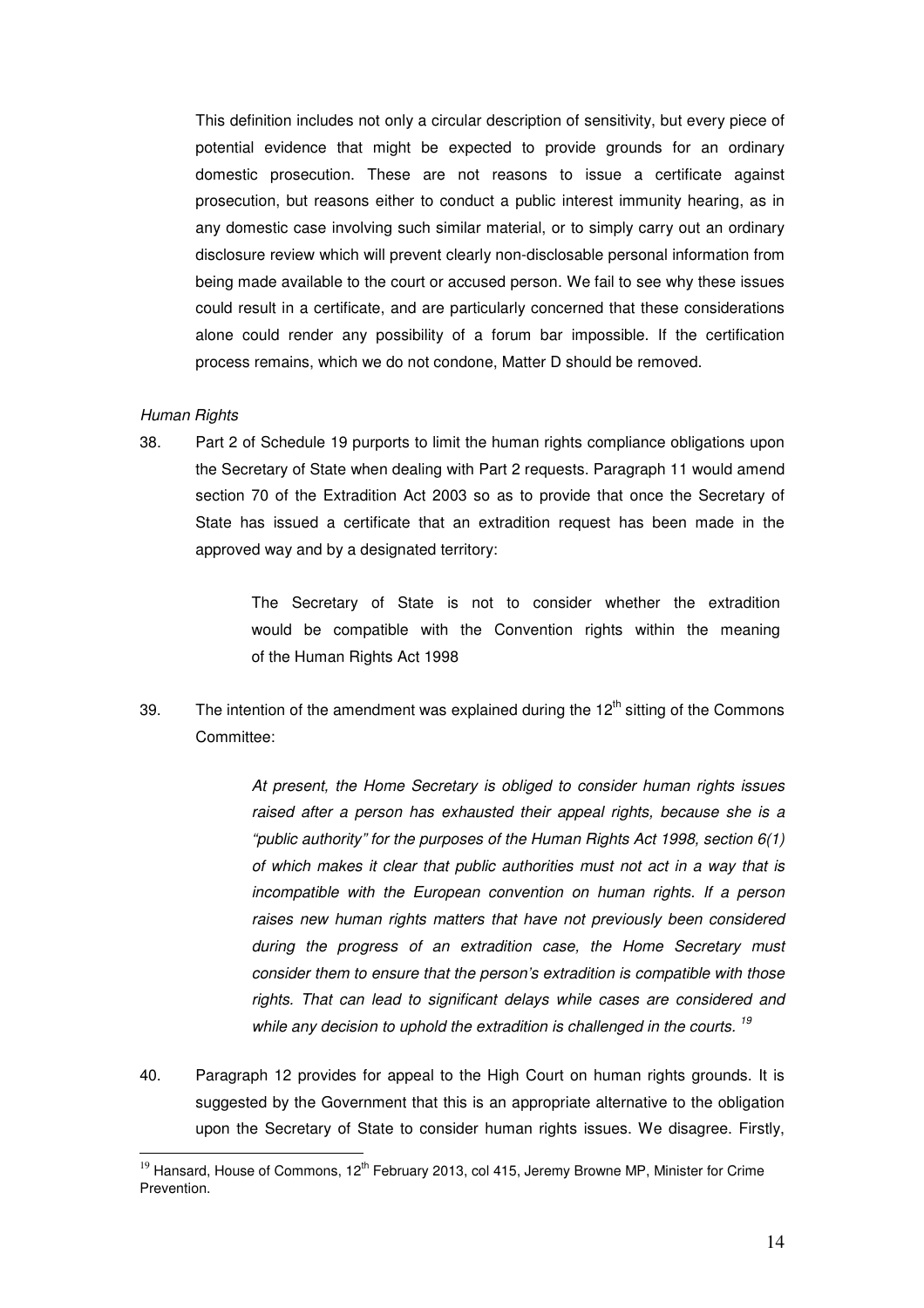paragraph 12 does not deal with situations where the information concerning an impact upon human rights occurs subsequent to an appeal. The amendment must also allow for an application to reopen the appeal to the High Court, not simply an extension of time as provided here. Further, the application should be not only for human rights ground but also medical grounds, pursuant to section 91 EA.

41. Secondly, to expressly disapply the Secretary of State's obligations under the Human Rights Act (HRA) is a serious and significant departure from the role of public authorities in protecting human rights. It is not only the case that requested persons apply to the Secretary of State, but that the Secretary of State receives information or intelligence which would implicate the human rights of the requested person of which that person is unaware. The amendment would remove the obligation upon the Secretary of State to consider the impact of the potential rights violation upon the person. This is unlawful, unless a statement is to be made to Parliament pursuant to s19(2) of the HRA. In order to comply with the HRA, an amendment to section 70 must ensure that the Secretary of State retains the obligation to uphold Convention rights when information relating to the person comes to her attention. This could involve an amendment requiring her to inform the requested person so as to enable them to make an application to the High Court on the issue, or to refer the matter to the High Court herself. This is the presumption of the Scot Baker review, which recommended a judicial decision, but did not advocate the exclusion of the Secretary of State's obligation under the HRA.<sup>20</sup>

#### **PART 3 – BORDER CONTROL AND CRIMINAL JUSTICE**

l.

#### **Clause 37 – Removal of Rights of appeal against refusal of a family visit visa**

- 42. Clause 37 amends section 88A of the Nationality, Immigration and Asylum Act 2002 (NIAA) to remove the right of appeal for applicants who wish to challenge a refusal to grant a family visit visa to the UK. Consequently, if applicants are denied a family visit visa then they will need to reapply and incur the cost of a new application.
- 43. The Government suggests there has been a huge rise in the number of appeals from those wanting to visit family living in the UK. The rise is apparently burdening the system and diverting resources that could be better invested. Likewise, it is argued that in many cases appeals are successful because new evidence has been submitted by the applicant. The Government therefore believes that the proper course should be to submit a new application.

 $^{20}$  A Review of the United Kingdom's Extradition Arrangements, pp287 - 294, available at http://www.homeoffice.gov.uk/publications/police/operational-policing/extradition-review?view=Binary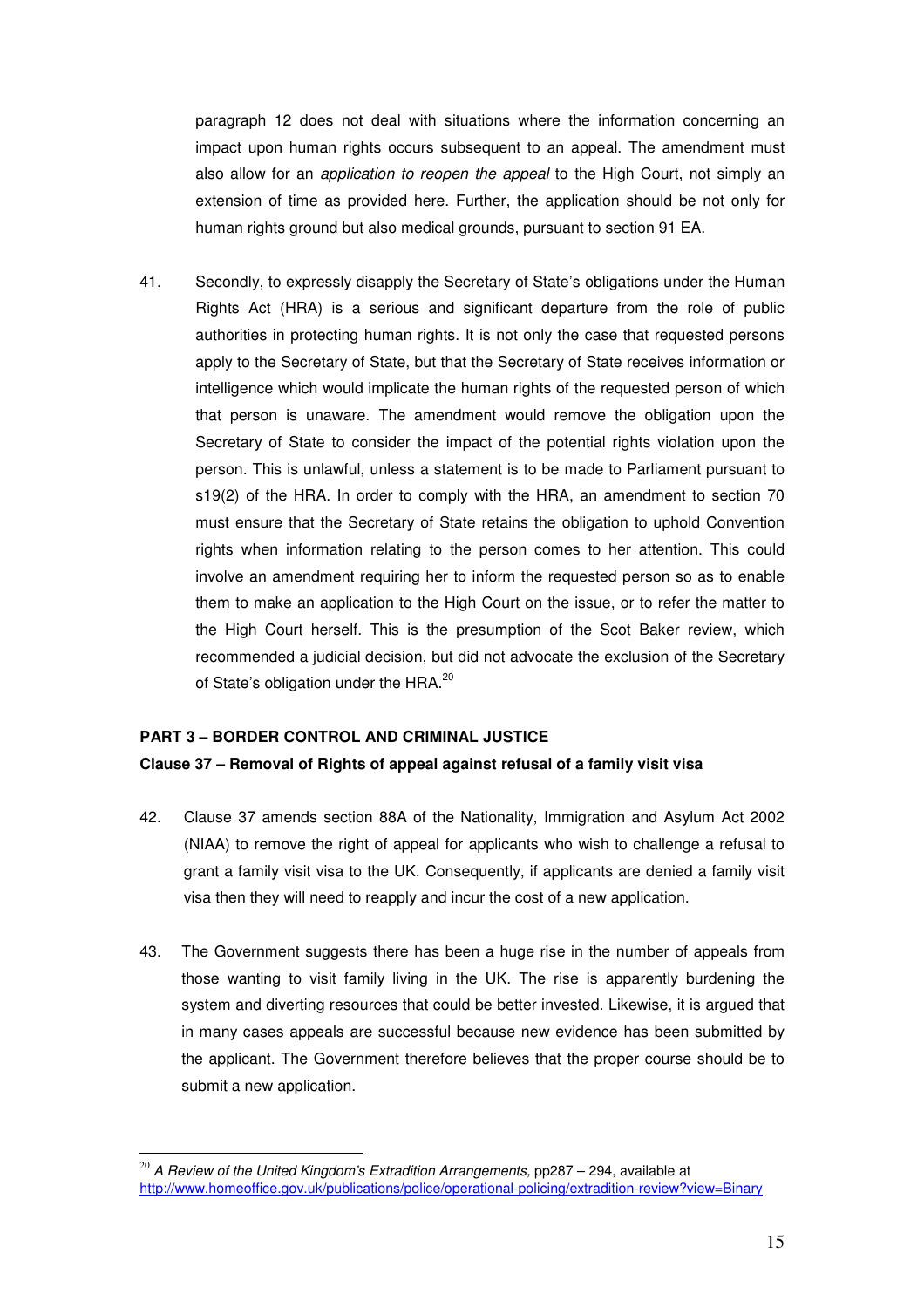44. This limitation to the family visit scheme could produce serious problems to refugees and their families. Notwithstanding the expensive costs of several applications, it denies the visitor the opportunity to challenge a wrongful decision. As Baroness Smith observed during Second Reading in the Lords, the poor track record of the UK Border Agency does not instil confidence in the decision making process: $^{21}$ 

> In 2011, the Chief Inspector of the then UK Border Agency looked at entry clearance decisions where there is currently no full right of appeal; that is, those decisions that are currently subject to the limitations that are sought in this Bill for family visit decisions. In 33% of the 1,500 cases he looked at, the entry clearance officer had not properly considered the evidence. The Government must prioritise better decision-making on first-round applications. It is unfair to demand that applicants make a fresh application as an alternative to an appeal if so many applications are turned down for reasons that are no fault of the individual.

45. The removal of the right to appeal could unfairly impact upon the Article 8 ECHR right to a family life, particularly in the case of refugees unable to return home whose family members are refused a family visit visa. We cannot imagine that the cost savings in removing the appeals structure outweighs the value of allowing family visit visas to those residing in the UK, particularly given the high number of poor decisions at first instance. The removal of the appeals structure is therefore unjustified and disproportionate.

# **Clause 38 – Removal of in-country right of appeal of persons excluded from the UK by the secretary of state**

- 46. Clause 38 removes the in-country right of appeal against the decision of the Secretary of State to cancel an individuals' leave to enter, or right to remain, in the UK where they have decided to exclude that individual on the grounds of the public good. The Clause is a response to the 2011 judgment made by the Court of Appeal in the case the Secretary of State for the Home Department v MK (Tunisia) [2011] EWCA Civ 333 which allowed for such a right of appeal.
- 47. Although a person served with a certificate of the exclusion decision would continue to be able to exercise their right of appeal against the cancellation of leave from outside the UK, this raises several serious problems. Not only is it extremely difficult to conduct a satisfactory appeal in absence, but in cases where the life or integrity of a person is in  $\overline{a}$

<sup>&</sup>lt;sup>21</sup> Hansard. Second reading, House of Lords, 28 May 2012 : Column 982.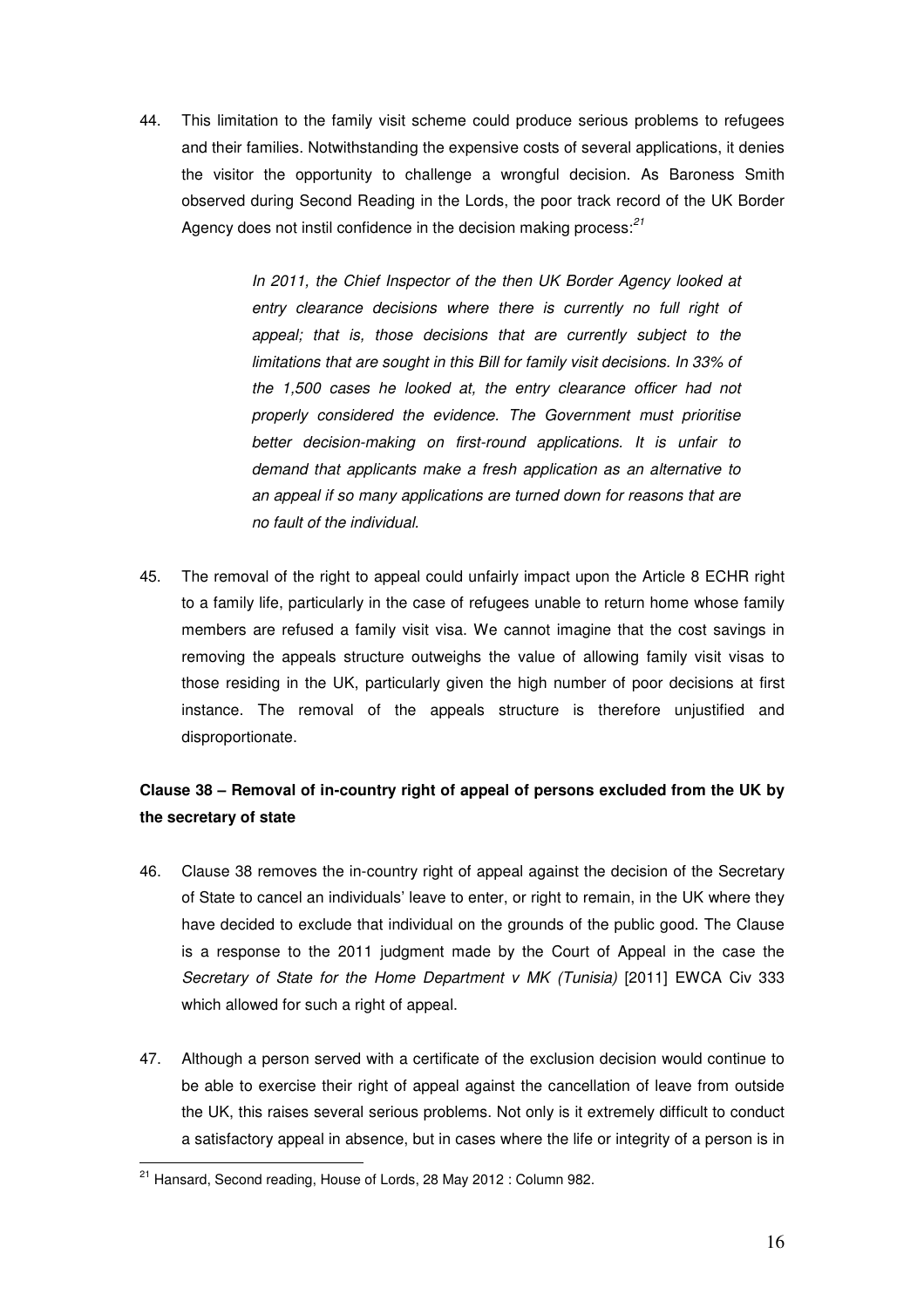danger in her country of origin, all that can protect her from her return there is the human rights framework in the country she appeals to. The UK has an obligation to protect refugees under the Refugee Convention, the ECHR and EU law. Often genuine asylum claims are fraught with complexity and trauma. Deportation may cause a significant risk to the well being and even life of an applicant.

48. We agree with the Immigration Law Practitioners' Association briefing and suggested amendment which sheds light on the problems that will be caused by this amendment for asylum seekers.<sup>22</sup>

#### **Clause 40 – Powers of immigration officers**

- 49. Clause 40 and Schedule 20 strengthens the investigatory powers available to customs officials and immigration officers within the UK Border Agency crime teams. It extends the list of 'authorising officers' who can authorise applications to interfere lawfully with property and wireless telegraphy; grants search and seizure powers; and extends the power to authorise intrusive surveillance under the Regulation of Investigatory Powers Act 2000 (RIPA).
- 50. We agree with Liberty about the risks in extending powers to officials who do not hold a police function, with the potential criminalisation of immigration itself.<sup>23</sup> Although the Explanatory Note<sup>24</sup> states that the purpose of this amendment is to provide for immigration officers working in Criminal and Financial Investigation teams in the UK Border Agency property interference powers equivalent to those already used by customs officials in the investigation of cross border crimes, there is no provision in the Bill that reflects this limited scope, or provides the correspondent safeguards to the public and requisite qualification to be held by the authorising officer. The Bill must be amended to make the limitations on these authorisations clear.

<sup>&</sup>lt;sup>22</sup> ILPA, Crime and Courts Bill House of Lords Third Reading: Proposed amendments from the Immigration Law Practitioners' Association (18 December 2012), available at http://www.ilpa.org.uk/data/resources/16596/12.12.18-ILPA-brefing-Crime-and-Courts-Bill-HL-3R.pdf

<sup>&</sup>lt;sup>23</sup> Liberty, Second Reading Briefing on the Crime and Courts Bill in the House of Lords, May 2012 p. 10. <sup>24</sup> At [380].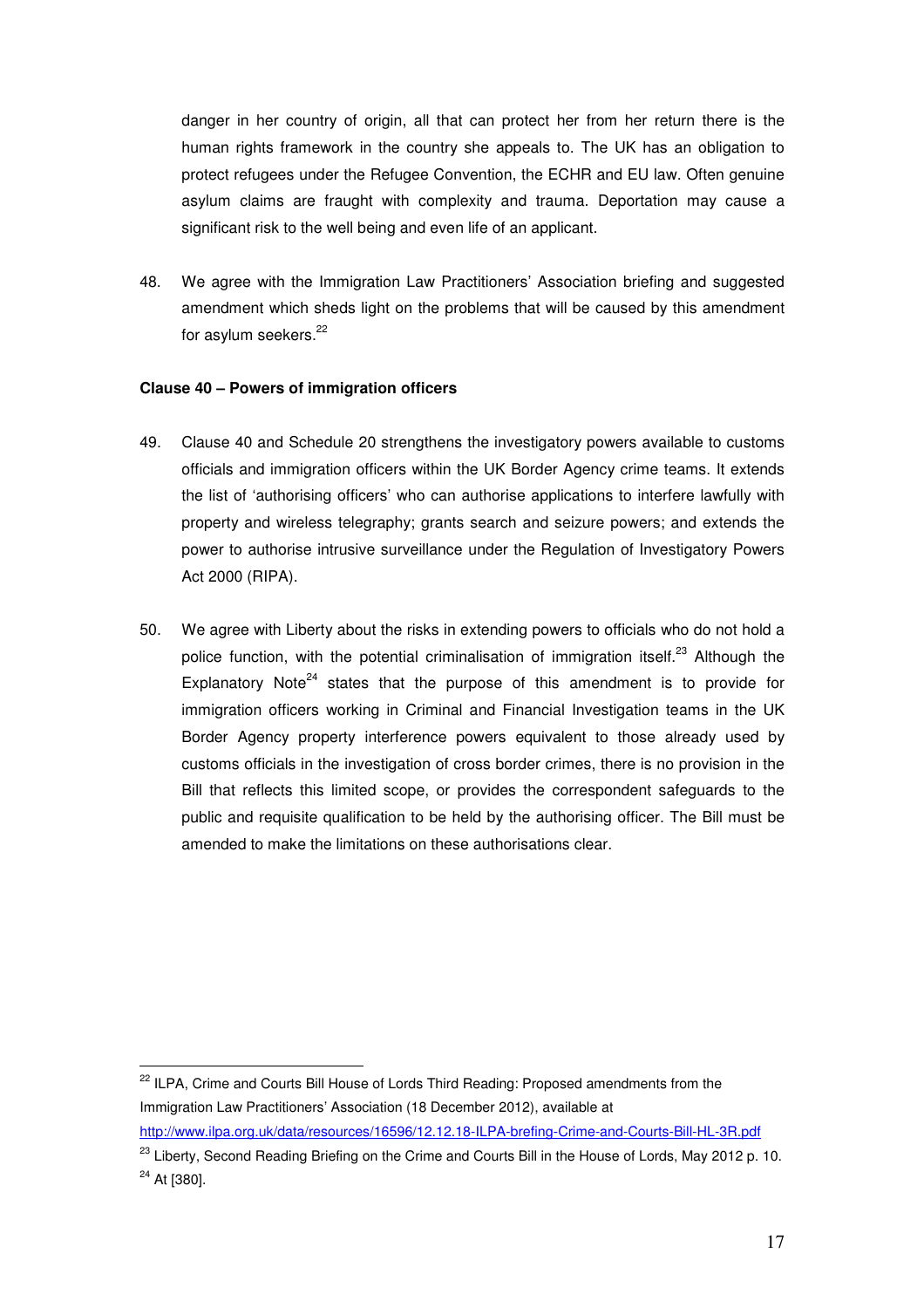#### **Clause 42 – Public Order Offences**

- 51. Clause 42 would reform Section 5 of the Public Order Act 1986 (POA) to remove the threat of criminal sanction from speech or conduct deemed "insulting". JUSTICE has long argued for such reform.<sup>25</sup>
- 52. Freedom of expression is arguably 'the primary right in a democracy', without which 'an effective rule of law is not possible'.**<sup>26</sup>** In England and Wales its importance has long been recognised by the common law:**<sup>27</sup>** In particular, it is a fundamental aspect of freedom of expression that included is not merely the expression of ideas or sentiments that everyone in society agrees with or approves of. If the right to freedom of expression is to mean anything, it must also extend to forms of expression that others find offensive or insulting, including ideas that 'offend, shock or disturb'.**<sup>28</sup>** This aspect of freedom of expression is especially important in the context of protests and demonstrations and other circumstances where the expression is political, for expression of political ideas enjoy particularly strong protection under article 10 of the European Convention on Human Rights.**<sup>29</sup>** In addition to engaging freedom of expression, arrests for section 5 POA offences will also frequently interfere with the right to freedom of assembly, protected under Article 11 ECHR.**<sup>30</sup>**
- 53. There is no right, either in English law or under the ECHR, not to be offended. While there is clearly a public interest in the criminal law protecting members of the public from being threatened or harassed by others, merely causing offence (or being likely to do so) through words or conduct in a public place should not, without more, constitute a criminal offence. Public words and conduct which some members of society would have been offended by in previous centuries has been responsible for important social

 $25$  The previous Government consulted on this issue in 2009. JUSTICE's response can be found here: http://www.justice.org.uk/resources.php/185/public-order-act-1986-section-5-amendment-justice-

response. Most recently JUSTICE proposed amendments to the Protection of Freedoms Bill in order to amend POA: http://www.justice.org.uk/resources.php/137/protection-of-freedoms-bill

<sup>&</sup>lt;sup>26</sup> Lord Steyn in McCartan Turkington Breen v Times Newspapers [2001] 2 AC 277 at p297.

 $27$  Bonnard v Perryman [1891] 2 Ch 269 at p284.

 $28$  See e.g. the decisions of the European Court of Human Rights in Lehideux and Isornia v France (2000) 30 EHRR 665, para 55; De Haes and Gijsels v Belgium (1997) 25 EHRR 1.

<sup>&</sup>lt;sup>29</sup> See e.g. Thorgeison v Iceland (1992) 14 EHRR 843, para 62: Political expression includes discussion of matters of public concern.

<sup>&</sup>lt;sup>30</sup> See Joint Committee on Human Rights, Seventh Report of Session 2008-2009, Demonstrating respect for rights? A human rights approach to policing protest, Written Evidence – Volume I (HL 47- I/HC 320-I), available at http://www.publications.parliament.uk/pa/jt200809/jtselect/jtrights/47/47i.pdf For JUSTICE's evidence see Volume II (HL 47 – II/HC 320 – II) available at http://www.publications.parliament.uk/pa/jt200809/jtselect/jtrights/47/47ii.pdf